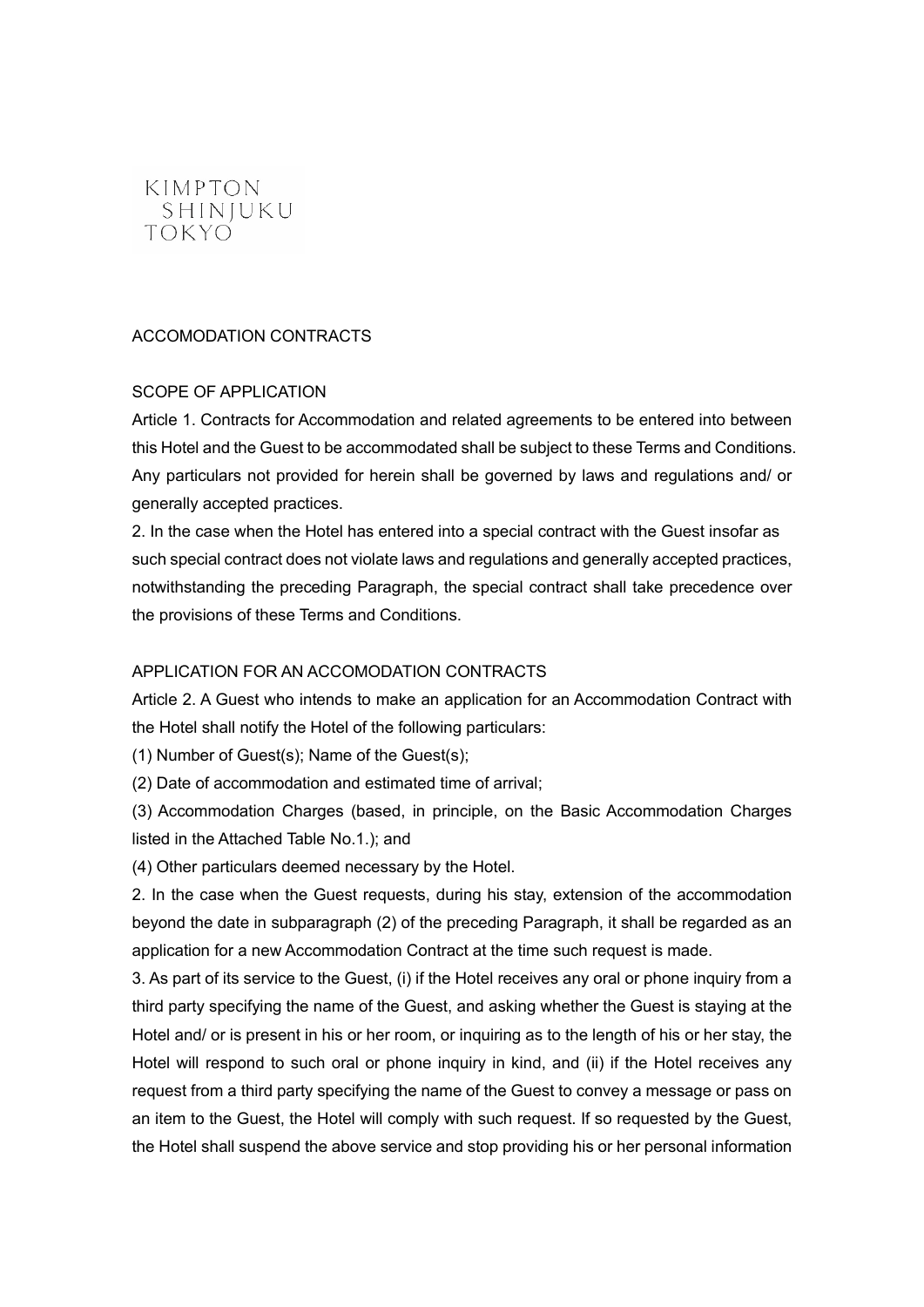to any third parties. A Guest wishing to suspend such service must notify reception thereof at the time of reservation or check-in.

### CONCLUSION OF ACCOMODATION CONTRACTS, ETC.

Article 3. A Contract for Accommodation shall be deemed to have been concluded when the Hotel has duly accepted the application as stipulated in the preceding Article. However, the same shall not apply when it has been proved that the Hotel has not accepted the application. 2. When a Contract for Accommodation has been concluded in accordance with the provisions

of the preceding Paragraph, the Guest is requested to pay an accommodation deposit fixed by the Hotel within the limits of Basic Accommodation Charges covering the Guest's entire period of stay by the date specified by the Hotel.

3. The deposit shall be first used for the Total Accommodation Charges to be paid by the Guest, then secondly for the cancellation charges under Article 6 and thirdly for the reparations under Article 18 as applicable, and the remainder, if any, shall be refunded at the time of the payment of the Accommodation Charges as stated in Article 12.

4. When the Guest has failed to pay the deposit by the date as stipulated in Paragraph 2, the Hotel shall treat the Accommodation Contract as invalid. However, the same shall apply only in the case where the Guest is thus informed by the Hotel when the period of payment of the deposit is specified.

# SPECIAL CONTRACTS REQUIRING NO ACCOMODATION DEPOSIT

Article 4. Notwithstanding the provisions of Paragraph 2 of the preceding Article, the Hotel may enter into a special contract requiring no accommodation deposit after the Contract has been concluded as stipulated in the same Paragraph.

2. In the case when the Hotel has not requested the payment of the deposit as stipulated in Paragraph 2 of the preceding Article and/or has not specified the date of the payment of the deposit at the time the application for an Accommodation Contract has been accepted, it shall be treated as that the Hotel has accepted a special contract prescribed in the preceding Paragraph.

#### REFUSAL OF ACCOMODATION CONTRACTS

Article 5. The Hotel may not accept the conclusion of an Accommodation Contract under any of the following cases:

a. When the application for accommodation does not conform to the provisions of these Terms and Conditions;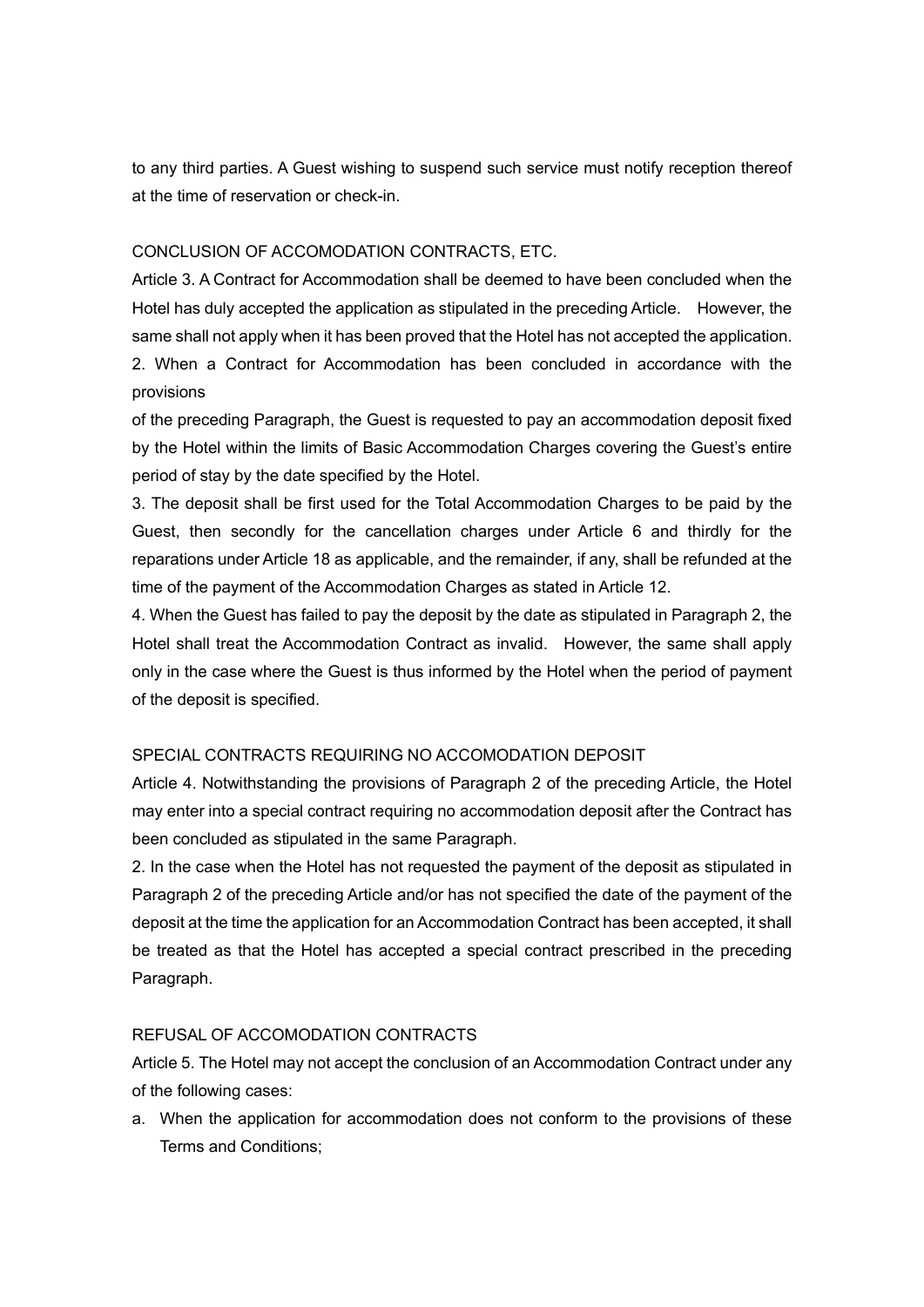- b. When the Hotel is fully booked and no room is available;
- c. When the Guest seeking accommodation is deemed liable to conduct him or herself in a manner that will contravene the laws or act against the public order or good morals in regard to their accommodation;
- d. When the Guest seeking accommodation is a member of an organized crime group designated under the Law on the Prevention of Irregularities by Gangsters or any person related to such a gang or any other anti-social forces;
- e. When the Guest seeking accommodation is a corporate entity or other group the business activities of which are controlled by an organized crime group or such gangsters;
- f. When the Guest seeking accommodation is a corporate entity any director of which is regarded to be a member of a gang;
- g. When the Guest seeking accommodation has made any conducts which would cause significant inconveniences to other accommodating guests;
- h. When the Guest seeking accommodation has demanded, to accommodation facilities or accommodation facilities staff (employees), overbearing unjust acts such as violence, threat or blackmail, or has requested the Hotel to assume an unreasonable burden, or has proven to have made a similar conduct in the past;
- i. Where the Guest seeking accommodation can be clearly detected as carrying an infectious disease;
- j. When the Hotel is unable to provide accommodation due to natural calamities, dysfunction of the facilities and/or any other unavoidable causes; or
- k. When a person requesting Hotel accommodations is obviously intoxicated and is liable to cause annoyance to other guests or is behaving in such a manner as to be an annoyance to other guests (as per the provisions laid down in Article 14 of the Tokyo Metropolitan Ordinance).

### RIGHT TO CANCEL ACCOMODATON CONTRACTS BY THE GUEST

Article 6. The Guest is entitled to cancel the Accommodation Contract by notifying the Hotel. 2. In the case when the Guest has cancelled the Accommodation Contract in whole or in part due to causes for which the Guest is liable (except in the case when the Hotel has requested the payment of the deposit during the specified period as prescribed in Paragraph 2 of Article 3 and the Guest has cancelled before the payment), the Guest shall pay cancellation charges as listed in the Attached Table No. 2. However, in the case when a special contract as prescribed in Paragraph 1 of Article 4 has been concluded, the same shall apply only when the Guest is informed of the obligation of the payment of the cancellation charges in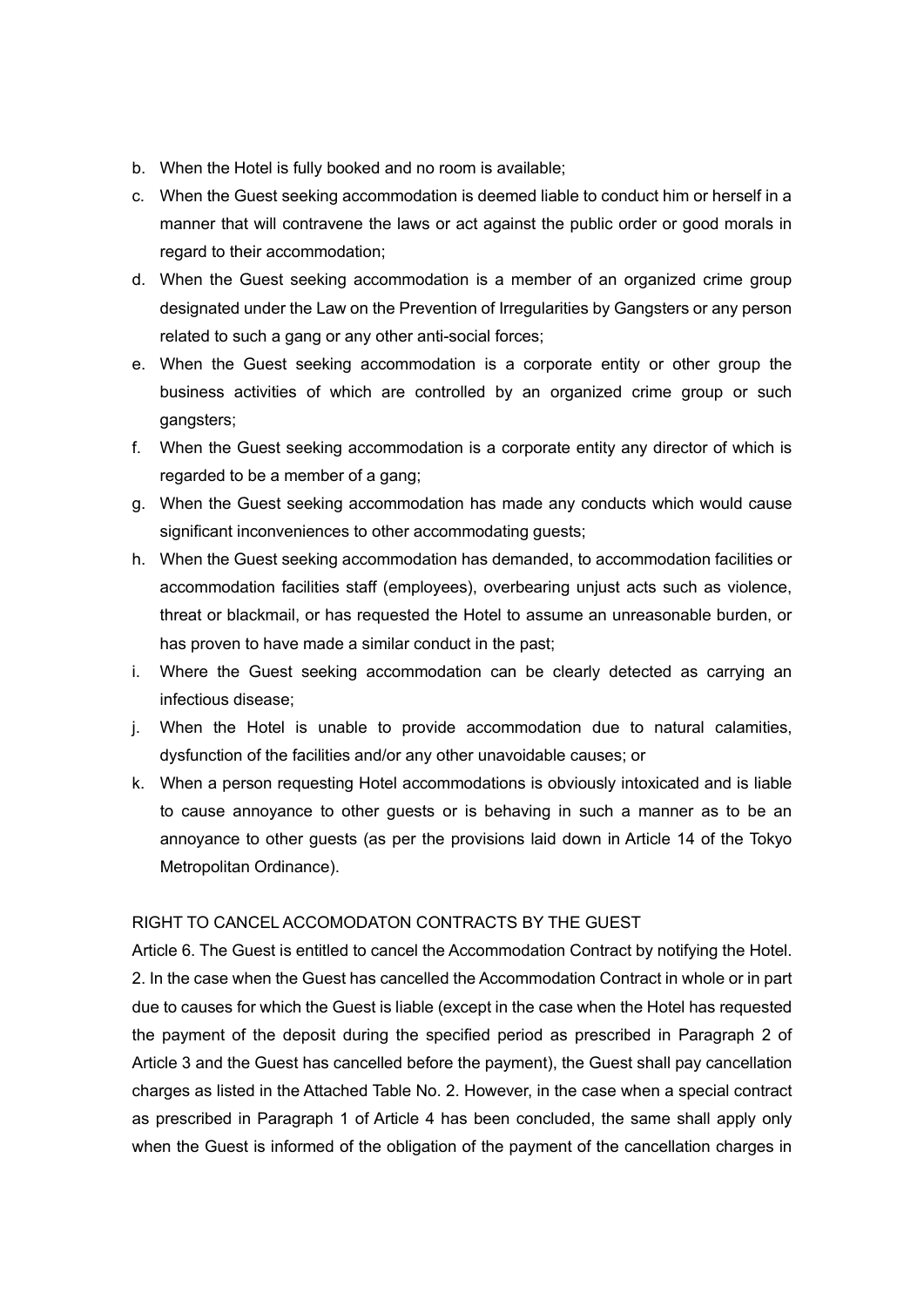case of cancellation by the Guest.

#### RIGHT TO CANCEL ACCOMODATON CONTRACTS BY THE HOTEL

Article 7. The Hotel may cancel the Accommodation Contract under any of the following cases:

- (1) When the Guest is deemed liable to conduct and/or have conducted himself in a manner that will contravene the laws or act against the public order and good morals in regard to his accommodation;
- (2) When a Guest has proven to be a member of an organized crime group designated under 'the Law on the Prevention of Irregularities by Gangsters' or any person related to such a gang or any other anti-social forces;
- (3) When the Guest has proven to be a member of a corporate entity or other group the business activities of which are controlled by an organized crime group or such gangsters;
- (4) When the Guest has proven to be a member of corporate entity any director of which is regarded to be a member of a gang;
- (5) When the Guest has demanded, to accommodation facilities or accommodation facilities staff (employee), overbearing unjust acts such as violence, threat or blackmail, or has requested the Hotel to assume as unreasonable burden, or has proven to have made a similar conduct in the past;
- (6) When the Guest can be clearly detected as carrying an infectious disease;
- (7) When the Hotel is unable to provide accommodation due to natural calamities and/or other causes of force majors;

(8) When a person requesting Hotel accommodations is obviously intoxicated and/or is liable

to cause annoyance to other guests or is behaving in such a manner as to be an annoyance to

other guests (as per the provisions laid down in Article 14 of the Tokyo Metropolitan Ordinance);

- (9) In the case when the guest does not appear by 6 p.m. of the accommodation date and is holding a non-guaranteed reservation, the hotel may regard the accommodation contract as being canceled, and may no longer reserve the room.
- (10) When the Guest does not observe prohibited actions such as smoking in bed, mischief to

the fire-fighting facilities and other prohibitions of the House Regulations stipulated by the Hotel (restricted to particulars deemed necessary in order to avoid the causing of fires);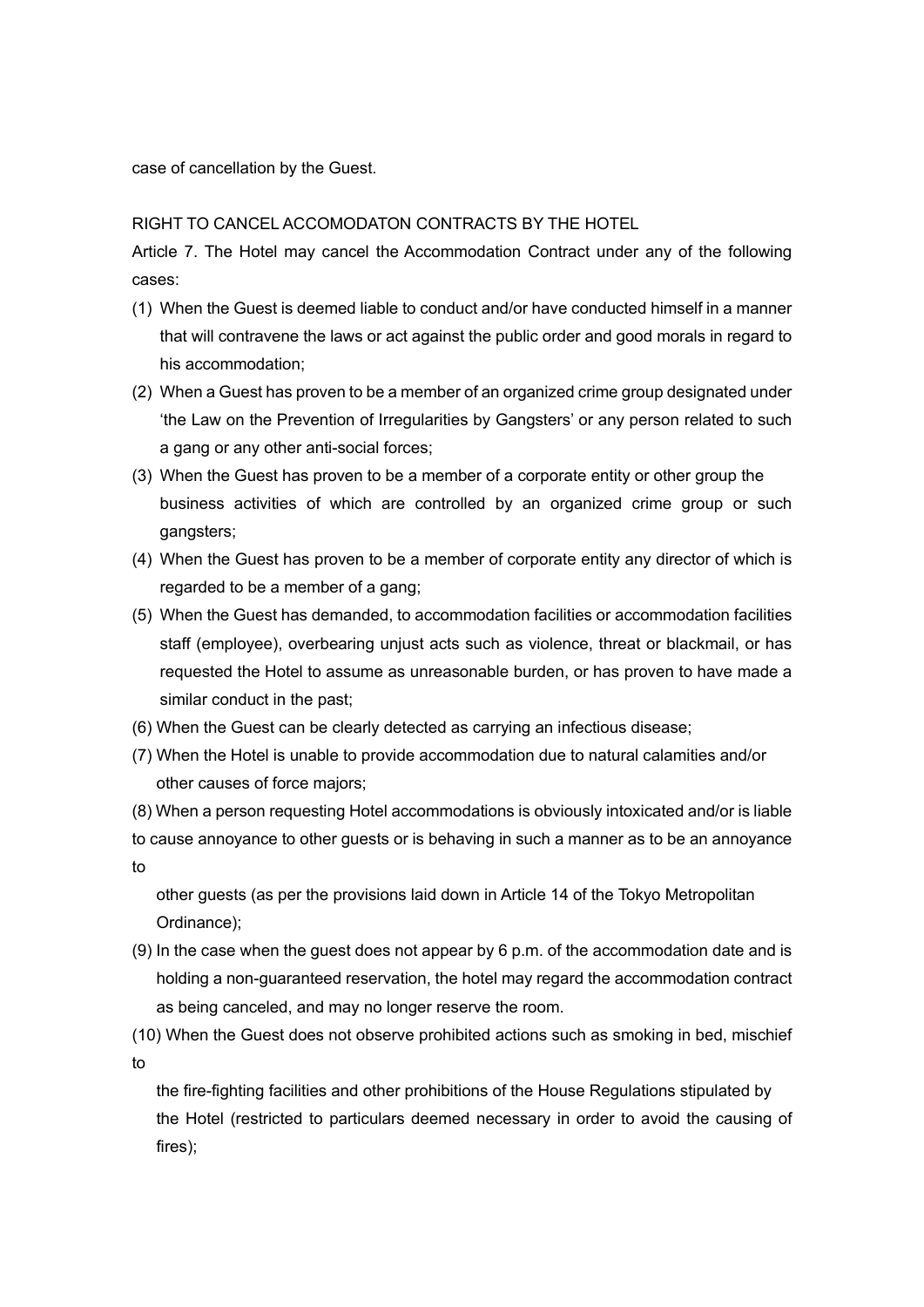2. In the case when the Hotel has canceled the Accommodation contract in accordance with the preceding Paragraph, The Hotel shall not be entitled to charge the Guest in the future for any of the services during the contractual period which were not received.

# **REGISTRATION**

Article 8. The Guest shall register the following particulars at

Reception in the Hotel on the day of accommodation;

(1) Name, age, gender, address and occupation of the Guest;

(2) For foreign non-residents: Nationality, passport number, port, and date of entry in Japan;

(3) Date and estimated time of departure; and

(4) Other particulars deemed necessary by the Hotel.

2. In the case when the Hotel has canceled the Accommodation contract in accordance with the preceding Paragraph, The Hotel shall not be entitled to charge the Guest in the future for any of the services during the contractual period which were not received.

# OCCUPANCY HOURS OF GUESTS ROOMS

Article 9.

- Check in time is 3:00 p.m.
- Check out time unless otherwise specified is 11:00 a.m.

2. The Hotel may, notwithstanding the provisions prescribed in the preceding Paragraph, permit the Guest to occupy the room beyond the time prescribed. In this case the extra charges will be as follows:

- (1) 30% of the room charge until 2:00 p.m.
- (2) 50% of the room charge until 5:00 p.m.
- (3) 100% of the room charge after 5:00 p.m.

# MAXIMUM OCCUPANCY FOR THIS ROOM

2 to 3 persons per room based on room category booked.

# OBSERVANCE OF USE REGULATIONS

Article 10. The Guest shall observe the House Regulations established by the Hotel, which are posted within the premises of the Hotel.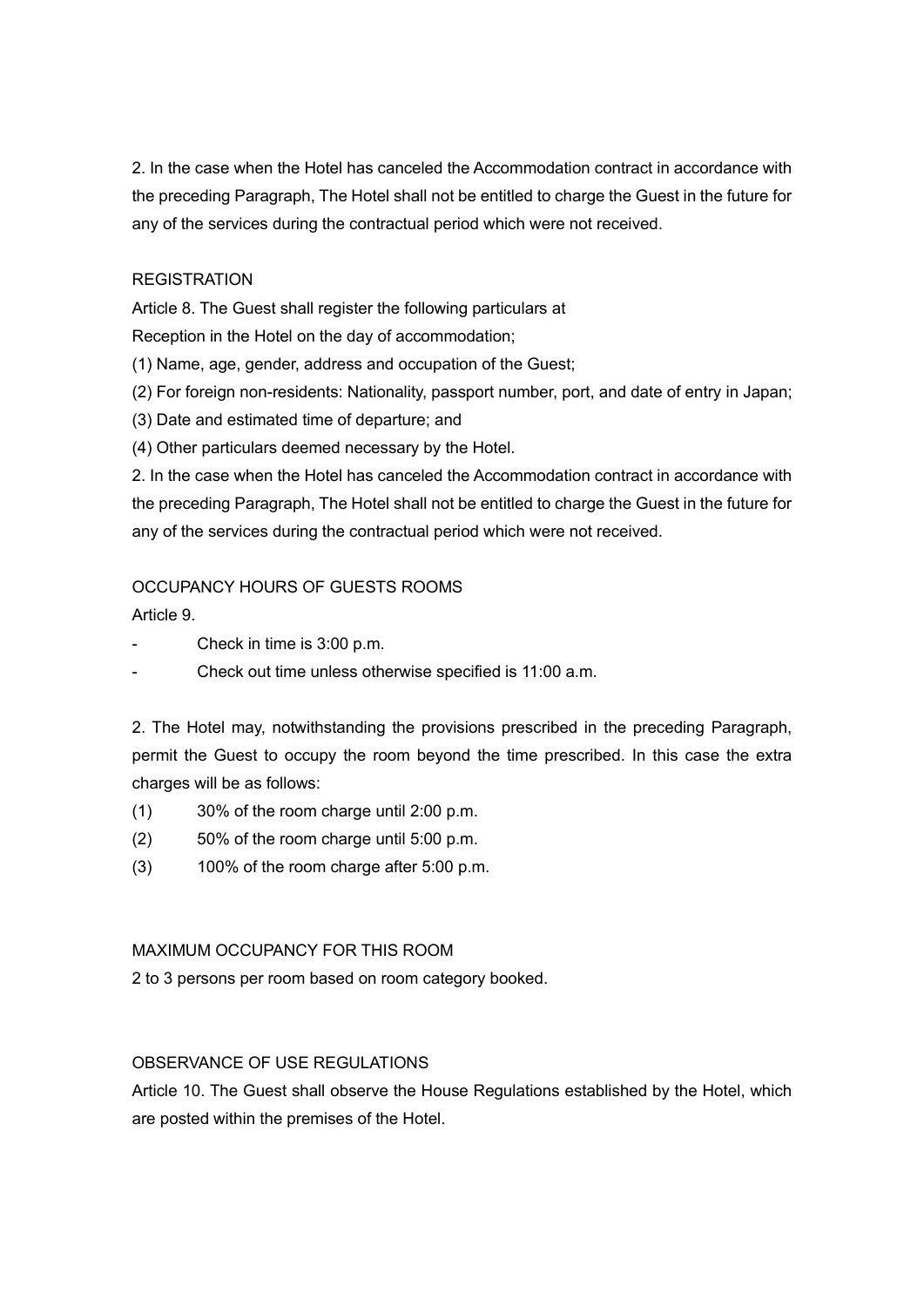### BUSINESS HOURS

Article 11. For information regarding room and hotel services and facilities, please contact the Guest Service on your in room telephone.

FRONT DESK available 24HRS.

BELL CAPTAIN available 24HRS.

RESTAURANTS Please dial Instant Service.

In-Room Dining 24HRS.

2. The business hours specified in the preceding Paragraph are subject to temporary changes resulting from circumstances beyond the control of the Hotel. In such cases, the Guest shall be informed by the appropriate means.

### PAYMENT OF ACCOMODATION CHARGES

Article 12. The breakdown and method of calculation of the accommodation and related charges that the Guest shall pay are as listed in the Attached Table No. 1.

2. The accommodation and related charges stated in the preceding Paragraph, shall be paid in Japanese currency or by any means other than Japanese Currency, such as traveler's checks, coupons or credit cards recognized by the Hotel, at Reception at the time of the departure of the Guest or upon request by the Hotel.

3. Accommodation Charges shall be paid even if the Guest voluntarily does not utilize the accommodation facilities provided to them by the Hotel.

# LIABILITIES OF THE HOTEL

Article 13. The Hotel shall compensate the Guest for damage if the Hotel has caused such damage to the Guest in the fulfillment or the non-fulfillment of the Accommodation Contract and / or related agreements. However, the same shall not apply in cases where such damage has been caused by reasons for which the Hotel is not liable.

2. The Hotel has received a Special Recognition Certificate issued by the Fire Department and is also covered by Hotel Liability Insurance in order to deal with unexpected fire and/or other disaster.

# HANDLING WHEN UNABLE TO PROVIDE CONTRACTED ROOMS

Article 14. The Hotel shall, when unable to provide contracted rooms, arrange accommodation of the same standard elsewhere for the Guest insofar as practicable with the consent of the Guest.

2. When arrangement of other accommodation cannot be made notwithstanding the provisions of the preceding Paragraph, the Hotel shall pay the Guest a compensation fee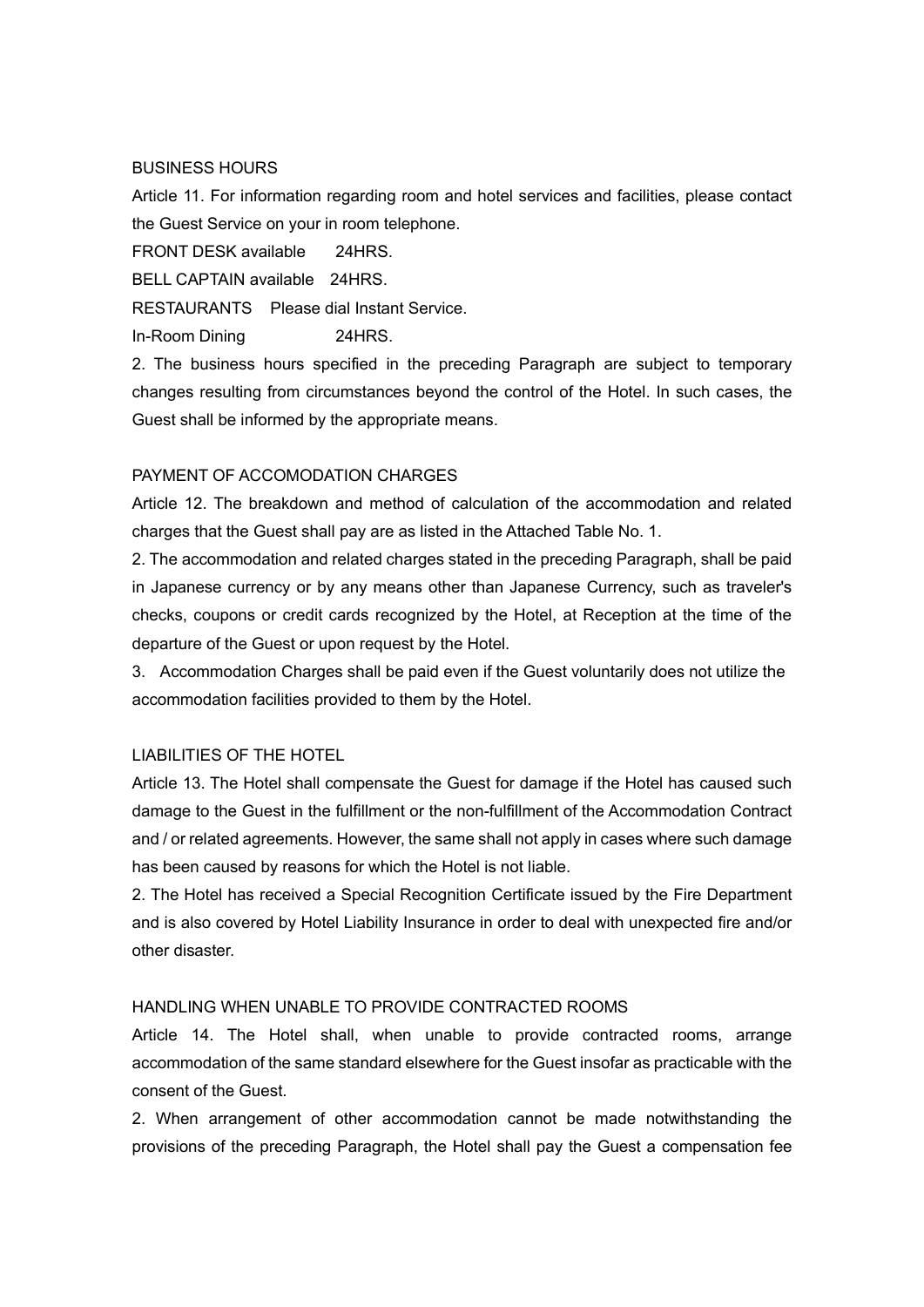equivalent to the cancellation charges and the compensation fee shall be applied to the reparations. However, when the Hotel cannot provide accommodation due to causes for which the Hotel is not liable, the Hotel shall not compensate the Guest.

#### HANDLING OF DEPOSITED ARTICLES

Article 15. The Hotel shall compensate the Guest for the damage when loss, breakage or other damage is caused to the goods, cash or valuables deposited by the Guest in a safety deposit box in the room adjacent to Reception, except in the case when this has occurred due to causes of force majeure. However, for articles of which the kind and value has not been reported in advance by the Guest, the Hotel shall compensate the Guest up to a maximum of 150,000 yen.

2. The Hotel shall compensate the Guest for the damage when loss, breakage or other damage

is caused, through intention or negligence on the part of the Hotel, to the goods, cash or valuables which are brought into the premises of the Hotel by the Guest but are not deposited in a safety deposit box. However, for articles of which the kind and value has not been reported in advance by the Guest, the Hotel shall compensate the Guest up to a maximum of 150,000 yen, except in case where loss or damage was caused intentionally or by gross negligence on the part of the Hotel.

### CUSTODY OF BAGGAGE AND/OR BELONGING OF THE GUESTS

Article 16. When the baggage of the Guest is brought into the Hotel before their arrival, the Hotel shall be liable to keep it only in the case when such a request has been accepted by the Hotel. The baggage shall be handed over to the Guest at Reception at the time of his check-in.

2. When the baggage or belongings of the Guest are found left after his check-out, and the ownership of the article is confirmed, the Hotel shall inform the owner of the article left and ask for further instructions. When no instruction is given to the Hotel by the owner or when the ownership is not confirmed, the Hotel will follow the guidelines stipulated in the 'Lost Goods Act;

3. The Hotel's liability in regard to the custody of the Guest's baggage and belongings in the case of the preceding two Paragraphs shall be assumed in accordance with the provisions of Paragraph 1 of the Preceding Article in the case of Paragraph 1, and with the provisions of Paragraph 2 of the same Article in the Paragraph 2.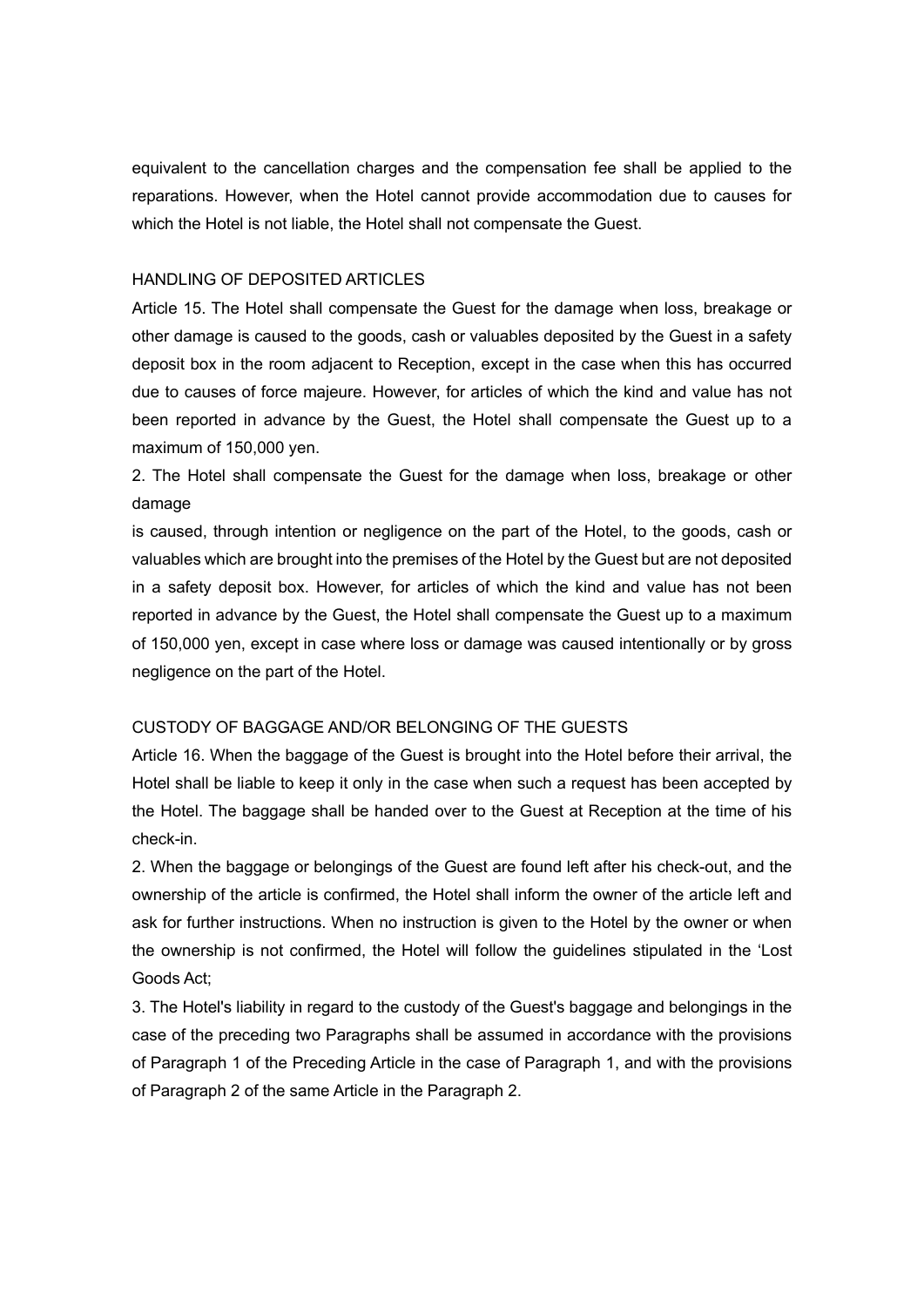### LIABILITY IN REGARD TO PARKING

Article 17. The Hotel shall not be liable for the custody of Guests' vehicles when the Guest utilizes the parking lot within the premises of the Hotel, as it shall be regarded that the Hotel simply offers the space for parking, whether the key of the vehicle has been deposited to the Hotel or not.

### LIABILITY OF THE GUESTS

Article 18. The Guest shall compensate the Hotel for damages caused through intent or negligence on the part of the Guest.

Attached Table No.1: Calculation Method for Total accommodation Charges (Ref. Paragraph 1 of Article 2, Paragraph 2 of Article 3, and Paragraph 1 of Article 12)

|                        |                               | Contents                                                                    |                                                  |  |  |  |
|------------------------|-------------------------------|-----------------------------------------------------------------------------|--------------------------------------------------|--|--|--|
|                        | Total Amount to Accommodation | (1)                                                                         | <b>Basic Accommodation Charge</b>                |  |  |  |
| be paid by the Charges |                               | (Room Charge)                                                               |                                                  |  |  |  |
| Guest                  |                               | (2)                                                                         | Service Charge ((1)×15%)                         |  |  |  |
|                        | <b>Extra Charges</b>          | (3)                                                                         | Meals, Drinks and Other Expenses                 |  |  |  |
|                        |                               | (4)                                                                         | Service Charge ((3)×15%, 20% for In-room Dining) |  |  |  |
|                        | <b>Taxes</b>                  | (5)                                                                         | <b>National Consumption Tax</b>                  |  |  |  |
|                        |                               | (6)                                                                         | Tokyo Metropolitan Tax                           |  |  |  |
|                        |                               | Tokyo Hotel tax is charged per person, per night. If the sum of $((1)+(2))$ |                                                  |  |  |  |
|                        |                               | is less than ¥10,000, no tax applies. ¥10,000 - ¥15,000 is taxed at ¥100,   |                                                  |  |  |  |
|                        |                               | over ¥15,000 is taxed at ¥200.                                              |                                                  |  |  |  |

Remarks of Attached Table No. 1:

Basic accommodation charge is stated in the room tariff in stationary holder.

# Attached Table No.2: Cancellation Charge

(Ref. Paragraph 2 of Article 6)

Date when Cancellation of Contract is Notified Contract Type No Show After 6 p.m. one Day prior to arrival arrival Within 30 Days of **Within** 1 month to 3 months 3 months to 6 months of arrival Within of arrival Within 6 months to 12 months of arrival